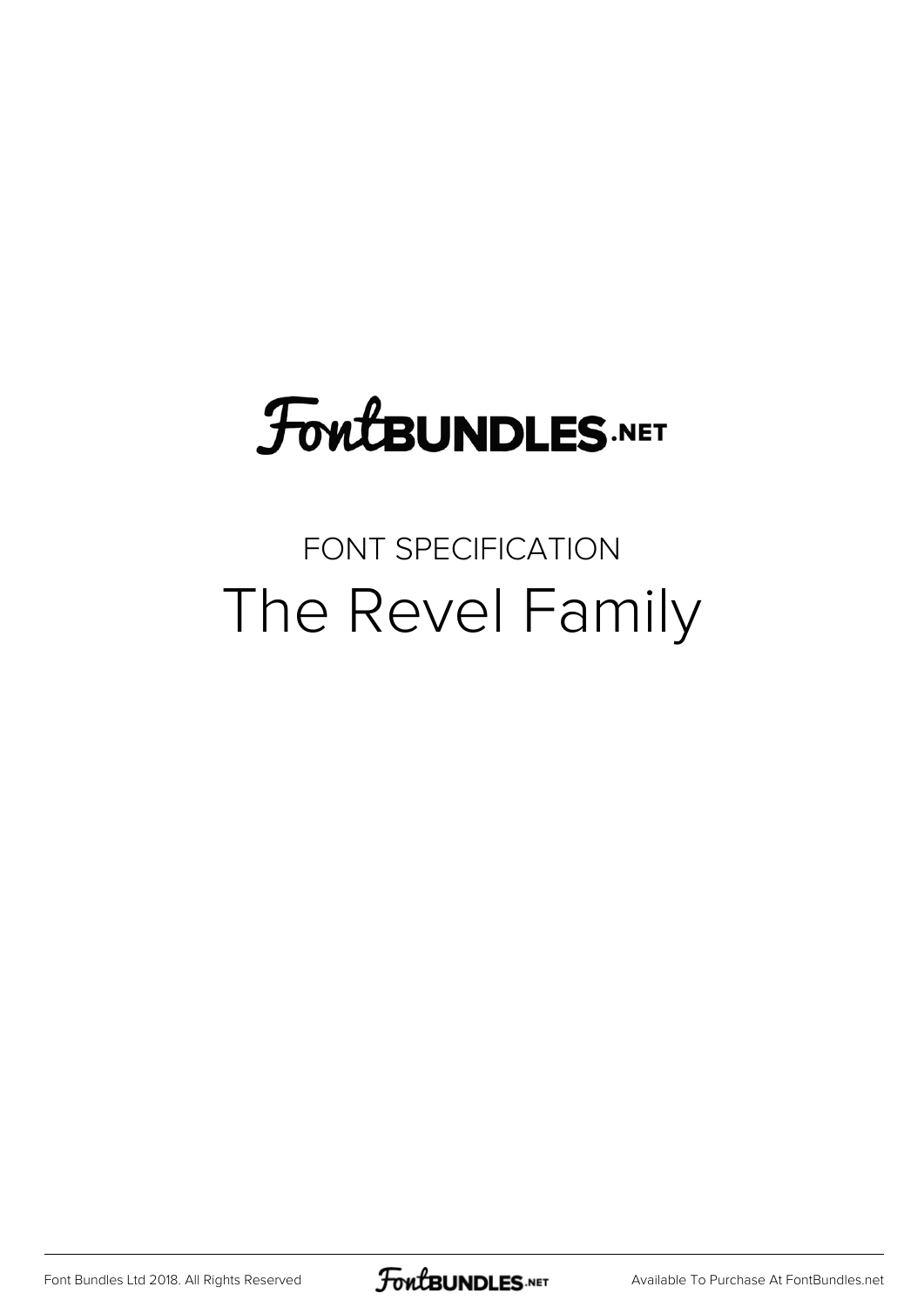#### Therevel Black - Regular

**Uppercase Characters** 

# NBCDFFGHTJKIMNOPORSTUVWY7

Lowercase Characters

# NBCDFFGHTJKIMNOPORSTUVWY7

Numbers

 $(123556789$ 

**Punctuation and Symbols** 

# 

All Other Glyphs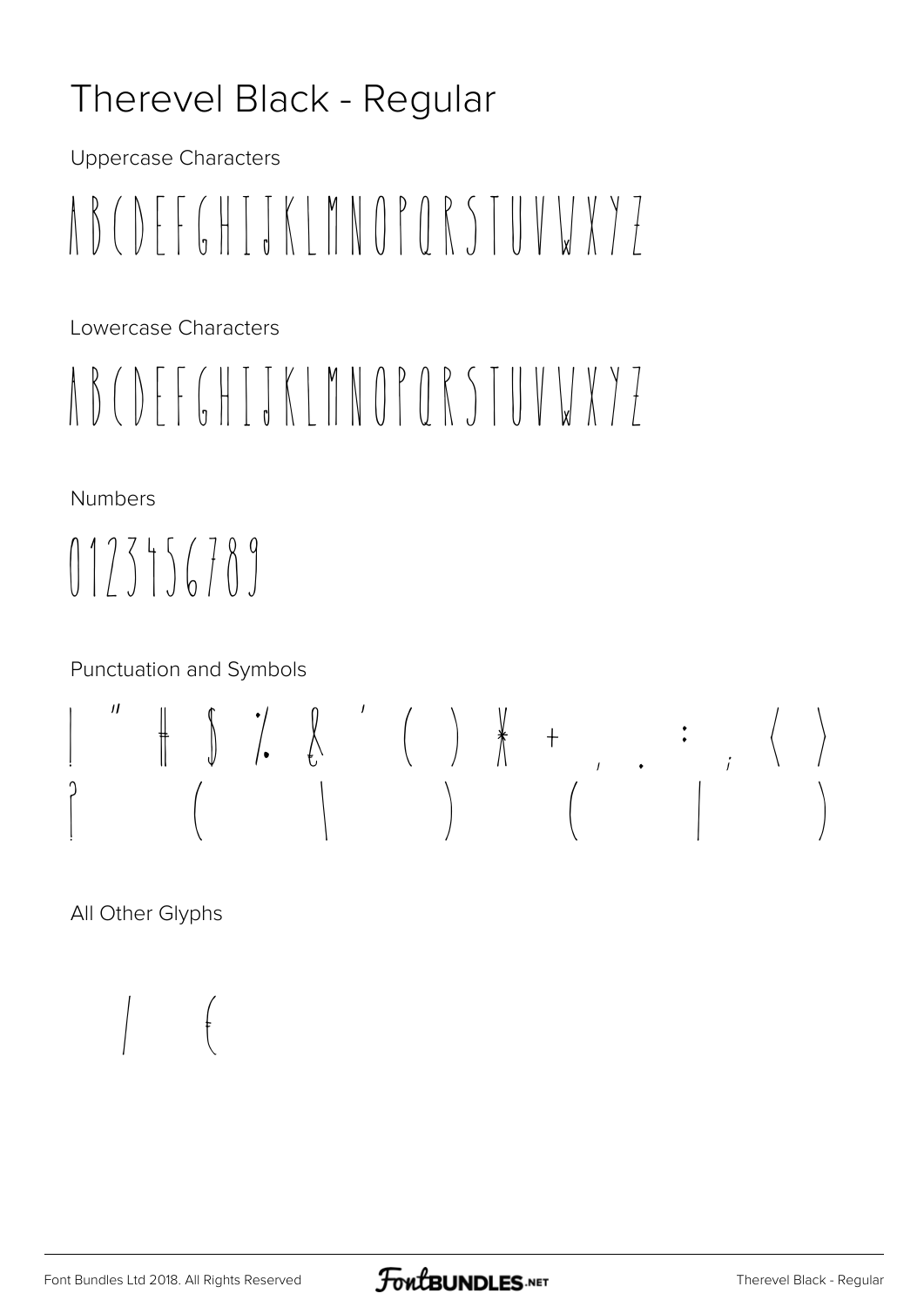#### Therevel - Regular

**Uppercase Characters** 

NBCDFFGHTJKIMNOPORSTUVWY7

Lowercase Characters

# NBCDFFGHTJKIMNOPORSTUVWY7

Numbers

 $0175156789$ 

**Punctuation and Symbols** 

### $\overline{11}$

All Other Glyphs

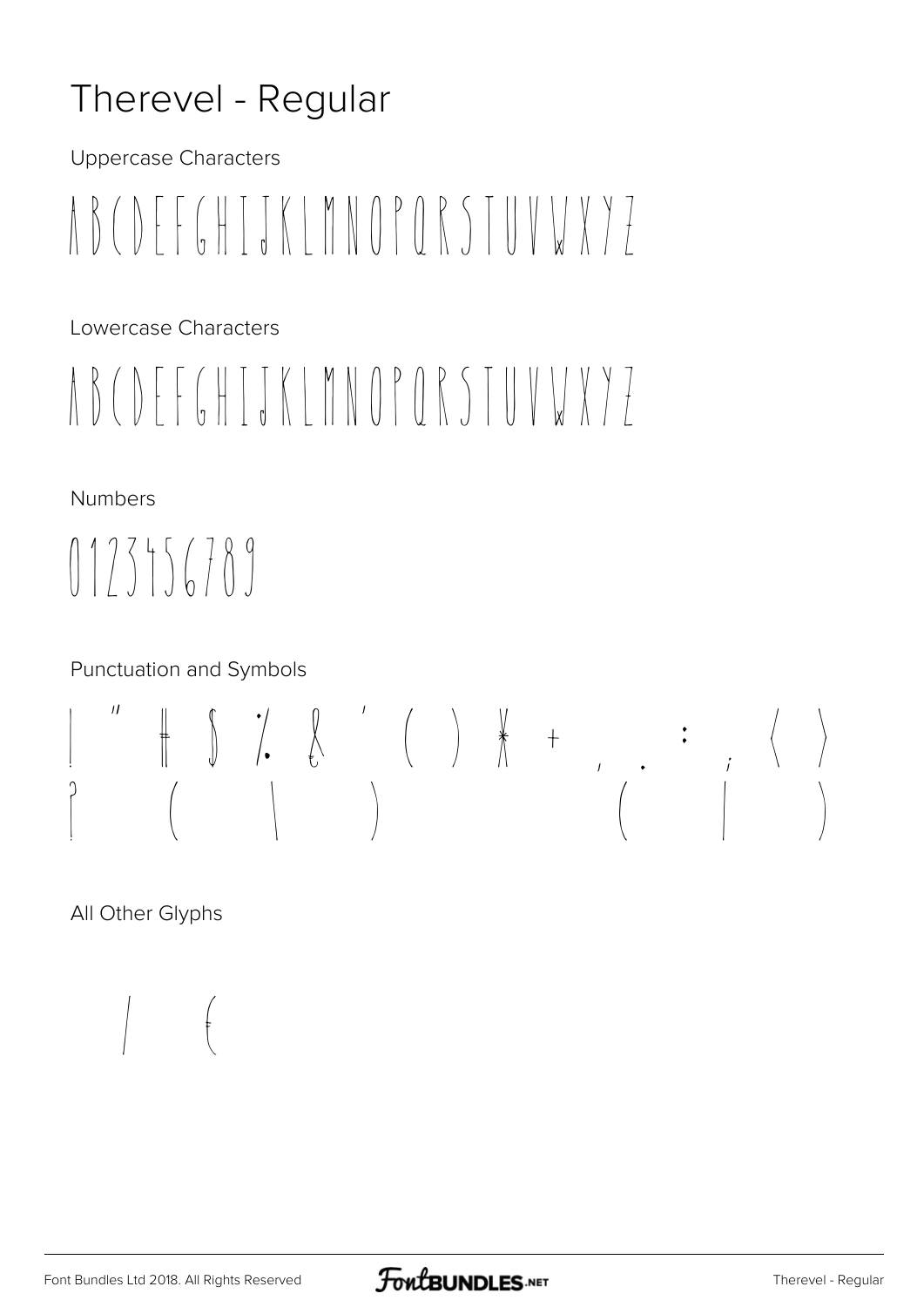#### Therevel Doble - Regular

**Uppercase Characters** 

# A B C D F F G H T J K L M N O P O R S T U V V X Y 7

Lowercase Characters

# A B C D F F G H T J K I M N O P O R S T U V V X Y 7

Numbers

 $0175156789$ 

**Punctuation and Symbols** 

### $\begin{array}{cccccccccccccc} \# & \mathbb{S} & \mathbb{S} & \mathbb{S} & \mathbb{S} & \mathbb{S} & \mathbb{S} & \mathbb{S} & \mathbb{S} & \mathbb{S} & \mathbb{S} & \mathbb{S} & \mathbb{S} & \mathbb{S} & \mathbb{S} & \mathbb{S} & \mathbb{S} & \mathbb{S} & \mathbb{S} & \mathbb{S} & \mathbb{S} & \mathbb{S} & \mathbb{S} & \mathbb{S} & \mathbb{S} & \mathbb{S} & \mathbb{S} & \mathbb{S} & \mathbb{S} & \mathbb{S} & \mathbb{$  $\overline{11}$  $\int$

All Other Glyphs